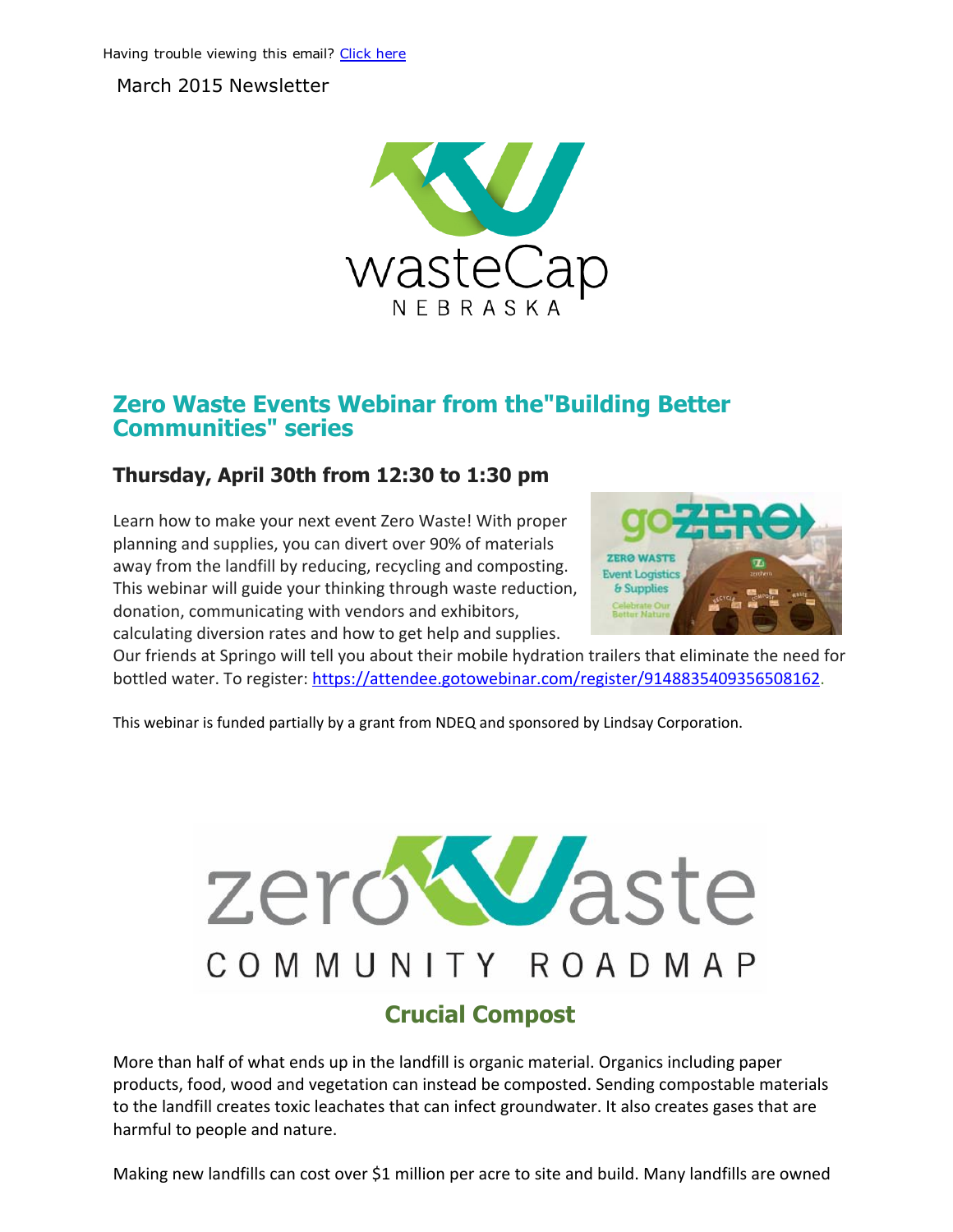and operated by local governments. Tax dollars fund the landfill, and will fund pollution cleanups from them for decades. Over half of the Superfund budget goes to cleaning up landfill contamination.

We spend millions so we can bury organic matter in the ground, while soil depletion is rampant across the country. Each time a crop grows and is removed from the land, the organic matter in the plants is taken from the soil. Over 40% of the food produced in the U.S. is never consumed. Most of it ends up in landfills. Composting is a way to put that organic matter back onto the soil.

Composting is the process of decomposing organic material like food, plants and paper, into a soil amendment that increases beneficial organisms, humus, tilth, aeration, water-holding capacity, and crop yields; while reducing plant pathogens and the need for chemical fertilizers. Quality compost needs the right balance of brown and green (C:N ratio), and adding food waste to yard composting greatly increases its value.

Nebraska's ban on yard waste created several composting facilities around the state. With proper training, equipment and infrastructure, these facilities could integrate food scraps and paper that can't be recycled into the mix. Diverting these materials would reduce landfill volumes by 30% and would reduce the need for new landfills.

To learn more, and to see additional Zero Waste Spotlights visit [www.wastecapne.org](http://r20.rs6.net/tn.jsp?e=001WZdOQ0qiP7XgitsIZxYcAdz7sN5qEaHTj_ultscVYantTVZPoNwTYO2yRrg-PNctDOehVlVHiKKGSbsLPglEctbq2BxkLGedLmt5lR9dkl4=).

## Building Better Communities WasteCap Nebraska webinar series 2015

| Visit <b>www.wastecapne.org</b> for registration information |
|--------------------------------------------------------------|
| All webinars are one hour long and begin at 12:30 p.m.       |

- March 26 Greener Neighborhood Cleanups with Kim Sosalla-Bahr of HDR. Register: [https://attendee.gotowebinar.com/register/2204654219657057538.](http://r20.rs6.net/tn.jsp?e=001WZdOQ0qiP7XgitsIZxYcAdz7sN5qEaHTj_ultscVYantTVZPoNwTYO2yRrg-PNct8JtrLJmulxDY7ZeADpKHDF2z7c6vpINfVIpyljH1-eC5SPjkkaVQkA6bDMh6yKusx34O9AHBo4mYsJWiFEF8d33M8S6PY8C-)
- April 30 Zero Waste Events with Dan Warren of Aqua Systems and Ilonka Zlatar-Ryan of WasteCap Nebraska's GoZero. Register: [https://attendee.gotowebinar.com/register/9148835409356508162](http://r20.rs6.net/tn.jsp?e=001WZdOQ0qiP7XgitsIZxYcAdz7sN5qEaHTj_ultscVYantTVZPoNwTYO2yRrg-PNct8JtrLJmulxDY7ZeADpKHDF2z7c6vpINfVIpyljH1-eC5SPjkkaVQkA6bDMh6yKusmMowtoYMUAu2_90qilsjuePC209j-cIe)
- May 28 Business Composting with Kim Sosalla-Bahr of HDR and Adam Sagert of WeCompost
- June 25 Glass Recycling for Communities with Michelle Goth of Ripple Glass
- August 27 **Zero Waste Business Certification Standards** with Stephanie Barger, executive director of the US Zero Waste Business Council
- September 24 Waste Wise and ReTRAC for Medium-sized Businesses with Jennifer Dawani of the US EPA and a Waste Wise partner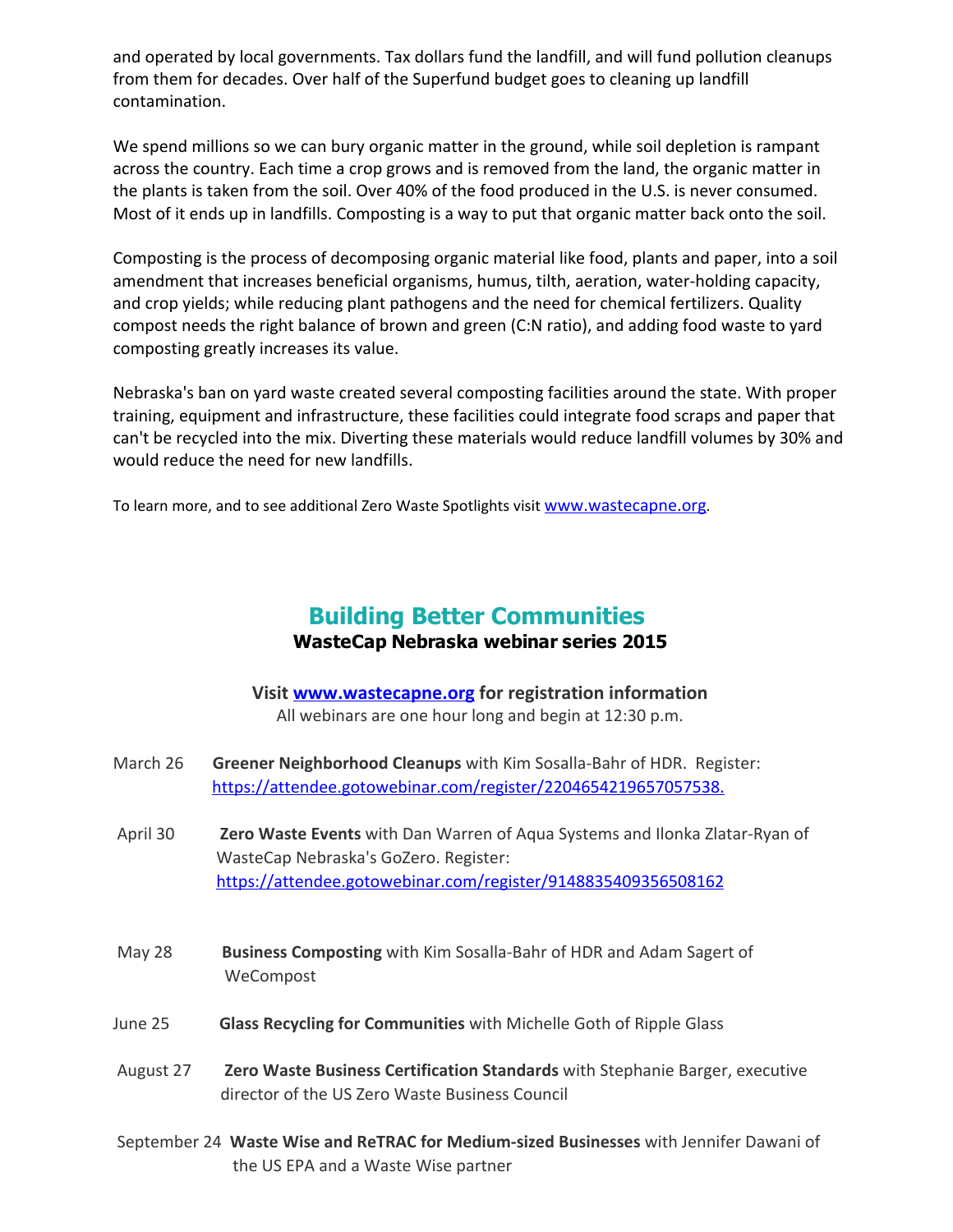- October 29 Using Wastefinder App for Solid and Hazardous Waste Management with Evelyn Bartlett, CEO of Sector Now
- November 19 Composting for Grocery Stores with Patrick Ridder of Russ's Market and Jacob Hickey of Prairieland Dairy
- December 10 Community Composting with Ilonka Zlatar-Ryan of WasteCap Nebraska and community partners



## Show Your Mother Some LOVE

Earth Day is right around the corner! Show your Mother some LOVE by supporting a new service of

WasteCap Nebraska. It's called [goZERO,](http://r20.rs6.net/tn.jsp?e=001WZdOQ0qiP7XgitsIZxYcAdz7sN5qEaHTj_ultscVYantTVZPoNwTYO2yRrg-PNctDOehVlVHiKKGSbsLPglEctbq2BxkLGedLiWtOtbxvrmt25fCtYtcHSNvl9_ceUNatyfAJOSdpu8=) a service for event organizers that want to reduce the impacts of their events to reach ZERO WASTE.

 $|\hat{\mathbf{f}}|$ 

Help us "Celebrate Our Better Nature" by donating during the month of April (in honor of Earth Day) to bring Zero Waste Events to your community or organization. Your donation is tax-deductible, and for each level of donation, you will receive a gift! To Donate Now: [http://www.wastecapne.org/show](http://r20.rs6.net/tn.jsp?e=001WZdOQ0qiP7XgitsIZxYcAdz7sN5qEaHTj_ultscVYantTVZPoNwTYO2yRrg-PNctDOehVlVHiKKGSbsLPglEctbq2BxkLGed209Q_z6sAOZJf_SYB99ta5Fp4sBwK2_GglFKm4IjxrsRnLoXClduQg==)your-mother-some-love/.

## UPCOMING EVENTS

## God, Creation & Climate Conference

Saturday March 21, 2015, from 8:30 ‐ 1:00 pm, Mammel Hall, 6708 Pine St., Omaha, NE, featuring keynote speaker Dr. Richard Miller, Associate Professor of Theology at Creighton University and author of *God, Creation and Climate Change: A Catholic Response to the Environmental Crisis.* To register: [God‐Creation‐Climate.eventbrite.com.](http://r20.rs6.net/tn.jsp?e=001WZdOQ0qiP7XgitsIZxYcAdz7sN5qEaHTj_ultscVYantTVZPoNwTYO2yRrg-PNctDOehVlVHiKIL5hLSskElMHA7GOW2Bttjn8YPJVbYhxMlCGX3CRoIjjT1tns1rybn)

## GHS Hazard Communication Training and GHS Hazard Communication Train-the-Trainer

Saturday, April 15, 2015, starting at 9:00 am. For more information: https://www.nesafetycouncil.org/index.php/training-courses-and-conferences/training